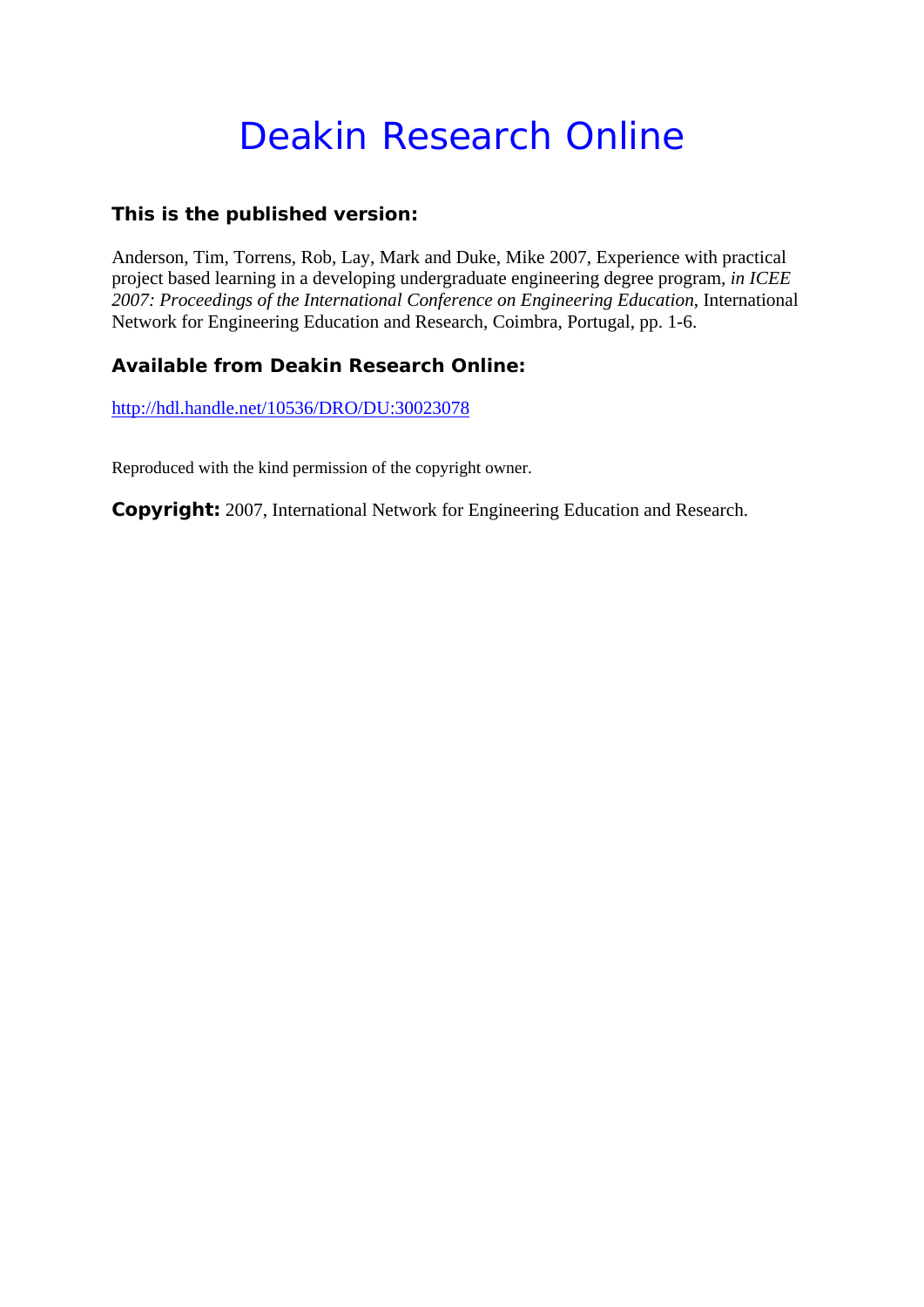## Experience with practical project based learning in a developing undergraduate engineering degree program

Tim Anderson University of Waikato, Private Bag 3105 Hamilton, New Zealand tna2@waikato.ac.nz

Rob Torrens<sup>1</sup>, Mark Lay<sup>2</sup>, Mike Duke<sup>3</sup>

*Abstract* **- The use of practical learning experience in undergraduate degree programs offers students the opportunity to apply their knowledge and receive feedback in a supportive environment before entering the workplace or undertaking further study. Traditional laboratory based instruction allows students this opportunity; however, it tends to provide limited opportunity for students to explore creative solutions to problem solving. The University of Waikato recently established undergraduate degree programs in engineering and has aimed to incorporate flexible learning opportunities for students, as part of their degree and as extra-curricular activities. This paper presents some of the practical project based opportunities that have been adopted and examines the role these have played in a developing engineering program.** 

*Key Words*- project based learning, undergraduate degree

#### **INTRODUCTION**

Engineering in a university environment is a relatively modern concept, unlike medicine, philosophy or the sciences. Because of this there is still significant conjecture over how university based engineering education should be structured and the outcomes to be achieved during an engineering degree.

From a historical perspective, engineering draws it origins from the artisans. Technological developments would come through incremental progressions and refinement of ideas past from generation to generation. By modern day terminology, they would serve an apprenticeship of sorts.

The "modern" concept of university based engineering education started to develop in France in the late  $18<sup>th</sup>$  century with the establishment of the Ecole Polytechnique. This saw students undertaking entrance examinations and being given a mathematical backing before moving into a specific field of engineering [1].

Building on the French system of mathematical rigor, the development of engineering schools in the USA in the mid 19<sup>th</sup> century saw a high emphasis placed not only on lecture based instruction but also hands on experience in laboratories [2].

One of the challenges to this approach, in recent times, has been the development of cheap computing technology and high level simulation software. There is a temptation to reduce the use of hands on instruction in favor of computer based simulation. The short coming of this approach is that students may miss the inadequacies of theory's ability to explain phenomena that can only be observed through hands on experience [3].

More importantly it has been suggested that these hands on experiences need to form a key part in developing understanding not only in the later years of an engineering program, but across the entire degree [3].

Further, as engineering is in effect the application of science to everyday or "real world" problems there must obviously be a degree of understanding of how engineering operates in such conditions. Employers want engineering graduates, who have good communication skills, an ability to function in a team as well as the obvious desire for sound analytical skills [4]. As such, in order to ensure successful graduate outcomes, it is in the interest of undergraduate degree programs to incorporate elements in to coursework that will enhance students' abilities in these areas.

The University of Waikato (UoW) has been offering undergraduate degree programs in engineering since 2000 and has attempted to achieve some employer needs through the use of practical projects across all years of the degree program. In these projects students are encouraged to explore solutions utilizing the tools that would be used by an engineer in practice such as CAD, CAM and FEM while still relating them to documented theory. The aim is to foster an atmosphere of self directed, self paced and flexible learning within a framework of desired outcomes.

l

<sup>1</sup> Rob Torrens, torrens@waikato.ac.nz

<sup>&</sup>lt;sup>2</sup> Mark Lay, mclay@waikato.ac.nz

<sup>3</sup> Mike Duke, dukemd@waikato.ac.nz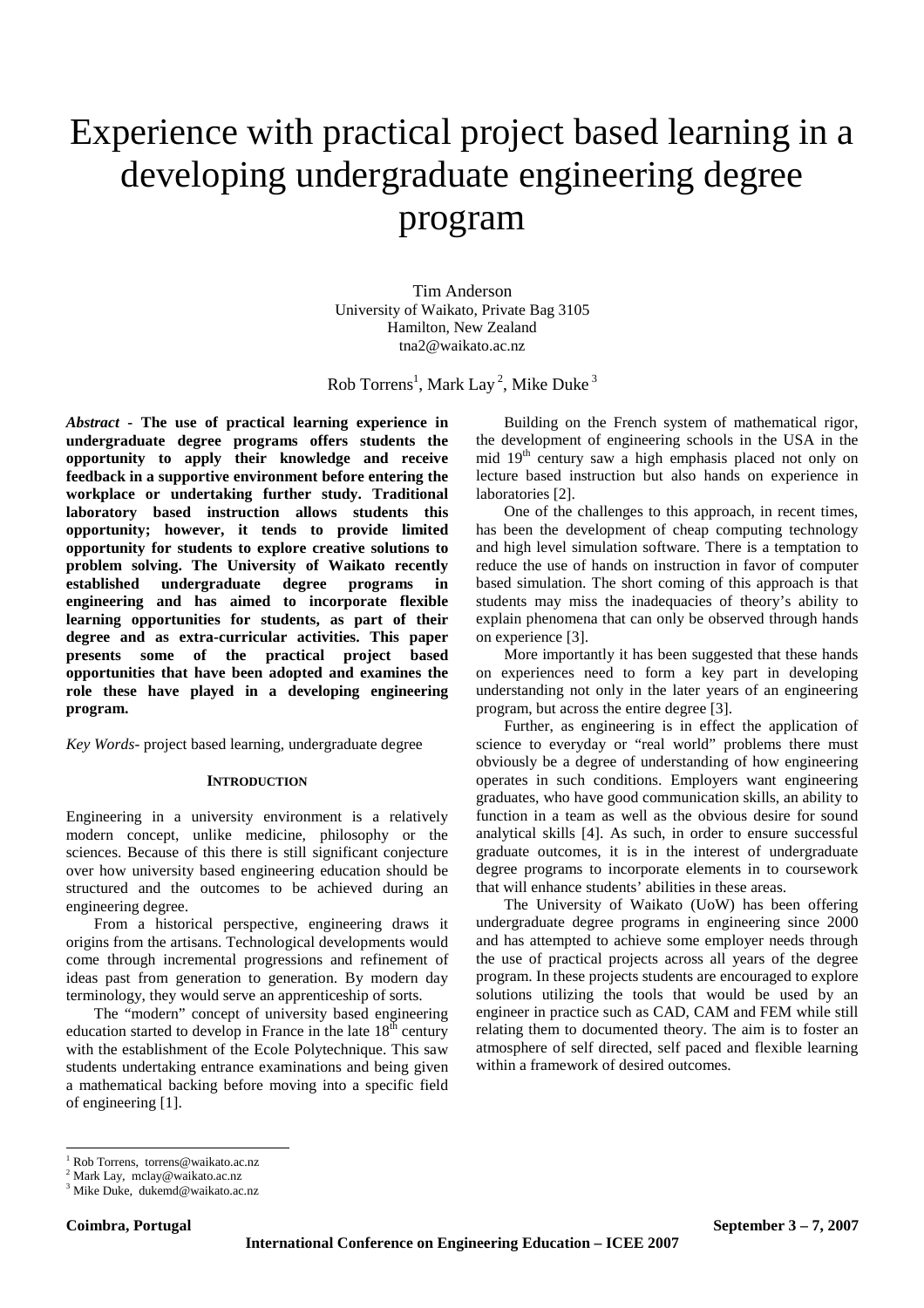#### **THE PRACTICAL LEARNING EXPERIENCE AT FIRST YEAR LEVEL**

As has been noted [3] it is beneficial for students to be involved in "hands on" tasks across their entire degree program, as such, all engineering students at UoW are required to enrol in the first year course: Foundations of Engineering. It is in this course that they begin, or continue, their foray into experiential learning.

Many freshman science and engineering courses involve some aspect of practical or laboratory work, where students gain skills and experience from hands on activities; however, the majority of them are presented as a set of experiments, with predetermined outcomes and only incorporate group work as a means of reducing resource usage. Since its inception, the Foundations of Engineering course has included a design/build/test project as the main feature in the laboratory course. The premise being that this type of activity is an effective tool to reinforce aspects of: the engineering design process, working within constraints and creative problem solving [5]. Additionally, it is hoped, the implementation fosters effective teaming skills.

In its current iteration this project sees student groups (syndicates) designing, building and testing radio controlled model speed boats. The syndicates contain between five and eight members and are arbitrarily assigned. Each syndicate also has a final year engineering student as a project manager. The inclusion of the project manager serves a dual purpose: the final year students require project management experience as part of their qualification [6] (a skill that is difficult to develop when it is taught solely through lectures); the first year students gain the expertise and experience of a senior student, who fills the leadership role from the outset of the project. The project brief is reasonably open, though not so broad that students are left floundering unable to locate a starting point. The brief amounts to a single A4 page and covers boat specifications such as maximum dimensions, water tightness, safety considerations, resource constraints including materials limitations, budget, construction time allowed and laboratory conduct involving health and safety, the project manager's role and penalties for breaching the rules.

The project has not totally eliminated the use of set experiments, there is still a set of six activities that are used to emphasise aspects of boat performance and construction that should be taken into account during the design process. This set of activities also allows a period of "soak" time where the syndicates can start coming together as a coherent unit and begin designing their boat.

The design of the boat is up to the syndicate, working within the scope of the project brief, and in the past has resulted in a wide variety of designs. This was due to only maximum dimensions being specified, with no restriction placed on hull type, and the budget for motors being the only restriction. This flexibility allows the students to explore creative solutions to the design problem posed to them.

Building of the boats is limited to five 3 hour laboratory sessions, where students can only use the tools and materials made available to them, this way no syndicate can gain an advantage through syndicate members have greater resources

available to them personally. The building of the boats is carried out under the supervision of appropriate staff to ensure that: health and safety requirements are met; students can receive constructive feedback on their design implementation.

The final aspect of the project is a race day, held on the last day of semester. An effort is made to turn this race series into a finale for the course, with marquees and sound systems hired, and the engineering student association hosting a barbecue. As well as acting as a social event, the race series allows the boats to be tested and assessed based on their performance.

#### *Assessment*

There are three main aspects that count towards the assessment of this design/build/test project:

- A step by step design processes. Where students describe the concepts and decisions that lead to their final design
- The boat itself. How well did it perform? What care and attention has gone into building the boat? Has there been novel or innovative use of materials?
- A performance appraisal. Three things need to be appraised: the boat, the syndicate, the project manager. This allows the students to reflect on how effective their efforts have been and also provide feed back to the syndicate manager, so that they can gauge and improve their role.

#### *Outcomes*

Anecdotally, the students enjoy designing and racing model boats. While this may seem trivial, students who enjoy an activity are much more likely to engage in the learning process associated with it [7]. This engagement leads to a number of outcomes, some of which the students do not appreciate until after they have graduated.

While there will have been some "hard" practical skills developed during the construction of the boats, it is believed that the "soft" skills that develop are of far greater importance and more transferable:

- First hand experience of a design/build/test activity similar to what many engineers face as part of their employment, a flexible learning opportunity; and realisation that sometimes things do not go to plan and problems need to be solved.
- Experience of having to work within constraints, be they available materials, time or money, and come up with creative solutions to overcome or minimise these restrictions.
- Improved interpersonal skills from having been in a team of (initially) unfamiliar people, whom they have had to bond and work productively with.

Developing these soft skills early in their university career allows students to implement and refine them in larger projects, in later years of university study, and also during industry work placements.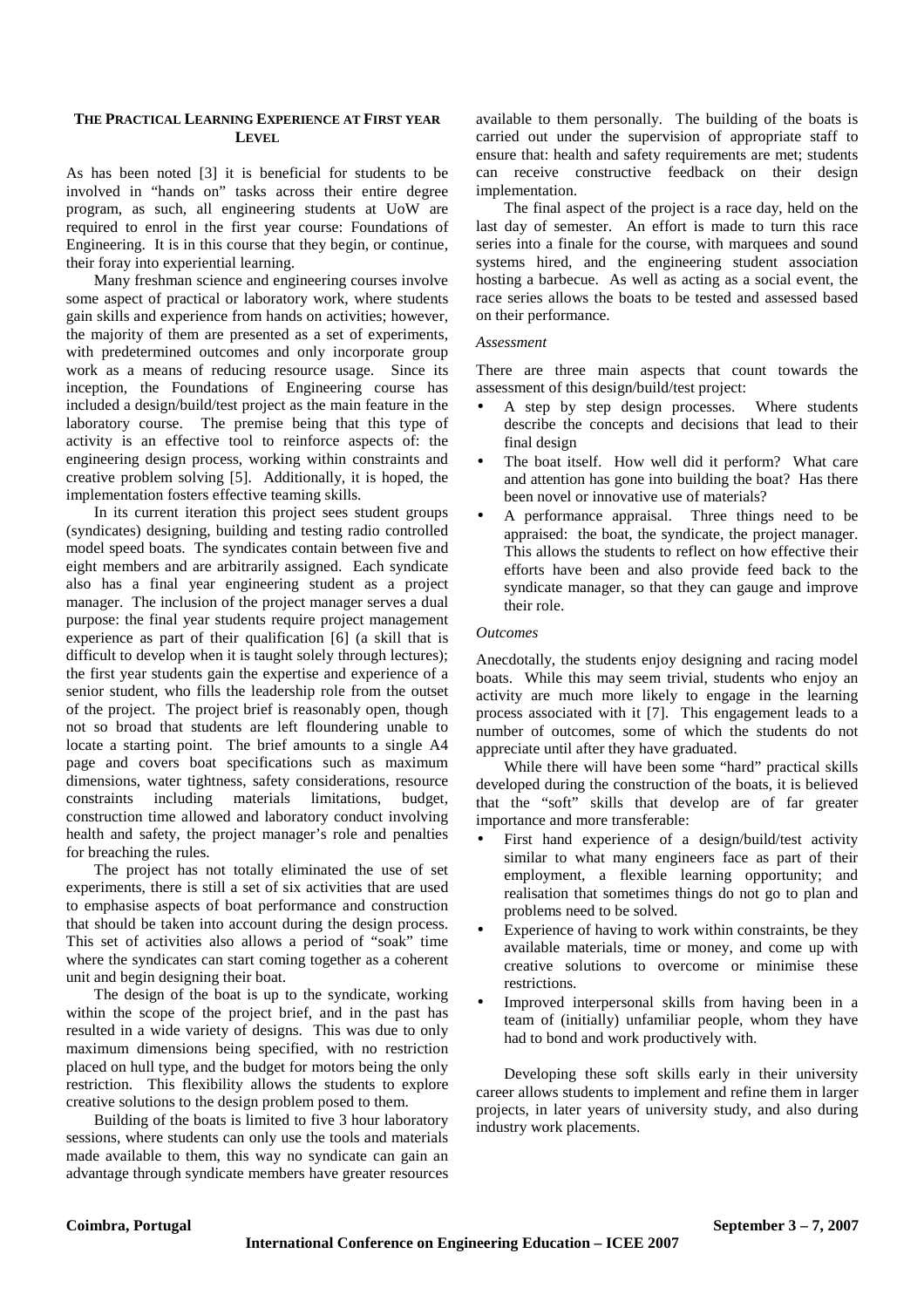#### **INDUSTRY PLACEMENTS**

Work placements are an important part of engineering students' education at UoW. They allow students to learn technical and personal skills and gain practical experience and insight into workplace culture that they would not have the opportunity to gain at the University [8]. The partnership between University and workplace in educating students is commonly called Cooperative Education [9, 10].

Around 200 BSc (Tech) and BE students in the School of Science and Engineering are found paid work placements every year by the Cooperative Education Unit. The Cooperative Education Unit consists of six part-time and full-time placement coordinators from a range of science and engineering disciplines. The BSc(Tech) program has been running for 20 years, but the BE program was only recently established and has rapidly increased in popularity, with over half of placement students enrolled in a BE in 2007. Each student completes approximately 800 hours work experience over two placements at the end of their second and third year.

The placement process at UoW is different to other Cooperative Education degrees in New Zealand and around the world, in that the placement coordinators are responsible for finding the work placements for students [11]. Similar programs at other universities require students to find their own placements, a difficult task given that a student has limited practical and work place experience.

The placement process typically consists of regular meetings between placement coordinators and students throughout the year to determine placement preferences; give career, CV and cover letter advice, to provide interview practice, and notify students of placement opportunities. The Cooperative Education Unit has a pool of 200 employers from a broad range of engineering and scientific disciplines that it works with each year.

Placement coordinators approach employers and match potential students to placements based on the student's area of study and demeanor. Employers are then sent CVs and interview students. Once students have obtained placements, they are assigned academic supervisors who provide technical and report advice.

Typically placements are between November and February, but occasionally a student may do a full year placement overseas or in New Zealand. Once on placement students are asked to set themselves learning objectives of, for example, specific technical or interpersonal skills or knowledge they wish to develop or gain in-depth understanding of. They discuss their objectives with the employer, academic supervisor and placement coordinator, who then help the student refine their objectives and map out methods by which they can achieve their goals.

While on placement, placement coordinators visit the students and their employers to ensure the placement is running smoothly and the student is performing satisfactorily.

Students complete a 30-40 page report on their placement in which they describe their learning objectives, their company, the work done, results found, conclusions and reflection and review. The reflection and review encourages students to think about what they gained from their placement in terms of technical skills and personal development, understanding of workplace culture, how the placement impacted on career choice and how they met their learning objectives. Student reports are edited and marked by the academic supervisors and the employers, the University and students retain a copy.

Once the placement is completed, employers are sent a student evaluation by which they grade the student's performance. This contributes to the student's final placement grade. Generally most employers are very pleased with student performance.

The work placement program at UoW has been very successful with employers returning each year for more students. Most students finish their degree with an employment offer from their placement or have very quickly obtained fulltime employment. Furthermore, it is believed that their experience in an industry environment develops the maturity students need to undertake more in depth projects such as Formula SAE or the NZeco project in the latter stages of their degree.

#### **FORMULA SAE**

The Formula SAE (FSAE) competition has been running annually for over 20 years. In this competition, conducted by the Society of Automotive Engineers, students are presented with a hypothetical situation, whereby the have been engaged to design, fabricate and demonstrate a vehicle for the "nonprofessional weekend autocross racer". Furthermore, they must show that four cars can be produced per day at a cost of no more than \$25,000 [12].

Each of these cars competes in a series of static and dynamic test events where they score points. These events and their allocated score are as shown in Table 1.

| TABLE T. PORMULA SAL SCORING   |                       |
|--------------------------------|-----------------------|
| <b>Static Events</b>           | <b>Dynamic Events</b> |
| Presentation 75                | Acceleration 75       |
| Engineering Design 150         | Skid-Pad 50           |
| Cost Analysis 100              | Autocross 150         |
| <b>Competition Total: 1000</b> | Endurance 350         |
|                                | Fuel Economy 50       |

TABLE 1: FORMULA SAE SCORING

Although the competition has been conducted for in excess of 20 years in the USA, with over 100 universities competing annually, a separate competition has only been held in Australasia (FSAE-A) since 2000.

In 2005, the FSAE car concept was introduced to UoW students as an option for their major design exercise in their second year engineering design course. Approximately half the students in the class elected to undertake this exercise, working in groups of 4-6. From their experience designing a car in their second year, approximately 25 of the students, mainly mechanical and electronic engineering, decided to build a car for the FSAE-A competition during their third year of study, in addition to their regular course work.

Before building the car the students developed an organizational structure for their team based on what they saw as the necessary elements of an engineering organization undertaking such a task. The organizational structure is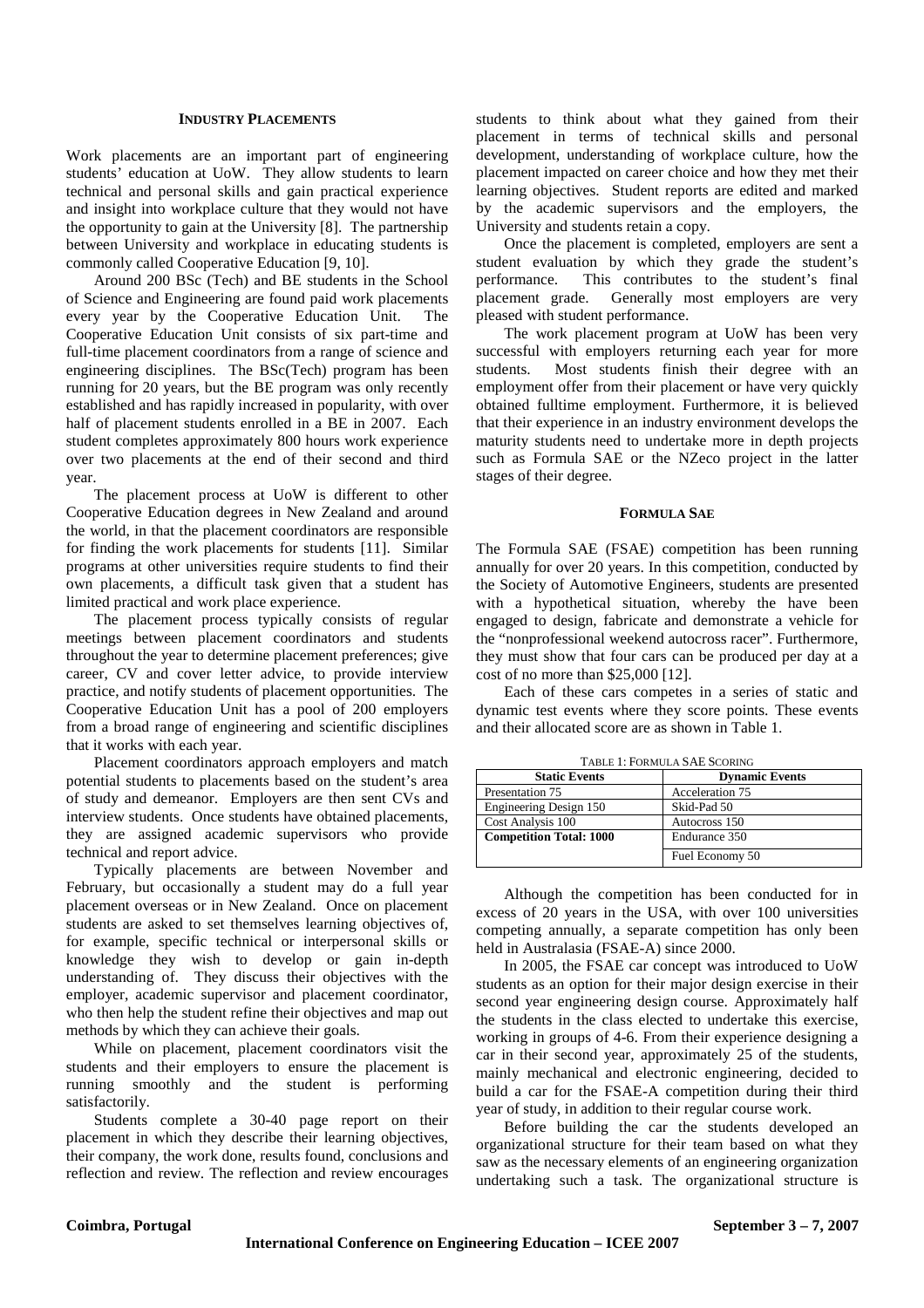shown in Figure 1, with the team having an academic advisor, as mandated by FSAE rules, as well as a postgraduate mentor who had been involved in the FSAE-A competition in previous years.



FIGURE 1: FSAE-A TEAM STRUCTURE

Although the organizational structure reached by the students appears to be a rigid hierarchical one, a very "hands off" approach was taken by the academic mentor. The aim of this was to allow students enough autonomy to explore creative solutions while still allowing a necessary degree of managerial and financial control. For the most part, it was found that students responded well to this arrangement with very little technical support being needed to be provided by the academic advisor.

Furthermore, it was found that in addition to the "formal" structure that students began to recognize the informal relationships that existed between the sub-groups. Some common examples included the interfacing of the engine and the chassis and also the suspension and drivetrain. Although not specified on the organizational chart, the students growing understanding of these issues and their ability to work in this environment showed a developing understanding of project management and engineering in a "real world" environment.

Because a "hands off" approach was taken by the academic advisor, it fell upon students to determine the methods they would utilize in designing and developing their car. As the students were initially inexperienced, they utilized the design techniques and strategies they were familiar with, a common approach in the development of expertise. In essence this revolved heavily around the use CAD and some FEM analysis in initial developments.

With the ongoing development of their car, students became more proficient in their use of computer aided engineering (CAE) principles. Furthermore, with time, the students began to utilize techniques that they were being taught concurrently to develop the car further. In particular, the use of mathematical modeling for designing and analyzing the compulsory impact attenuator to be fitted to the car highlighted this.

 The fact that the FSAE car was developed outside the usual coursework channels meant that feedback to the students was far more challenging. Whereas a student undertaking a prescribed program could expect feedback through the standard assessment channels, feedback for the FSAE project was provided by comparatively informal means. At a managerial level, the team leader would receive briefings from the academic advisor with regard to the

provision of funding and the communication of university policy and position on the project. At a technical and operational level, the students were provided with feedback both by the academic advisor and their postgraduate mentor. In addition to these feedback mechanisms, it was found that students began to develop their own "peer review" systems whereby designs would be examined before going into manufacture.

Ultimately, however the greatest feedback was provided by the competition itself. In essence this allowed students to benchmark their performance, not only against their classmates, but against students from other universities. In their first year competing in the FSAE-A competition, UoW came 19th of 27 teams and was the highest ranking first year team. Based on this result, UoW aims to further their involvement by completing a car for the 2007 FSAE-A competition.

Finally, a large number of team members from the 2006 car, are returning to work on the development of the 2007 car. It is hoped that the experience gained by these students will allow them to undertake an informal mentor role to aid the students from earlier years of the degree program. If successful, this may result in students developing a much better understanding of "real world" engineering before they undertake projects such as NZeco, or graduate and begin working as an engineer.

#### **NZECO PROJECT**

As with the Formula SAE car another interdisciplinary team of students is working on the two year, NZeco electric car project to be completed in October 2007. The NZeco car is a two seat electric sports coupe aimed at demonstrating the potential of long range, high performance battery cars. Once completed, a team of students aim to demonstrate the car in the World Solar Challenge (WSC) in Australia. The car will be driven 3000km from Darwin to Adelaide only on battery energy, stopping each evening to recharge its Li-ion battery packs. A computer model of the car created by students is shown in Figure 2.



FIGURE 2: NZECO CAD MODEL

In 2007, the NZeco project comprises a team of 5 final year undergraduate engineering students, 2 graduate engineering students, 2 academic supervisors, 1 independent assessor and 3 mentoring engineers from a partner company. The learning experience of the students covers a range of subject areas, from research, design and application of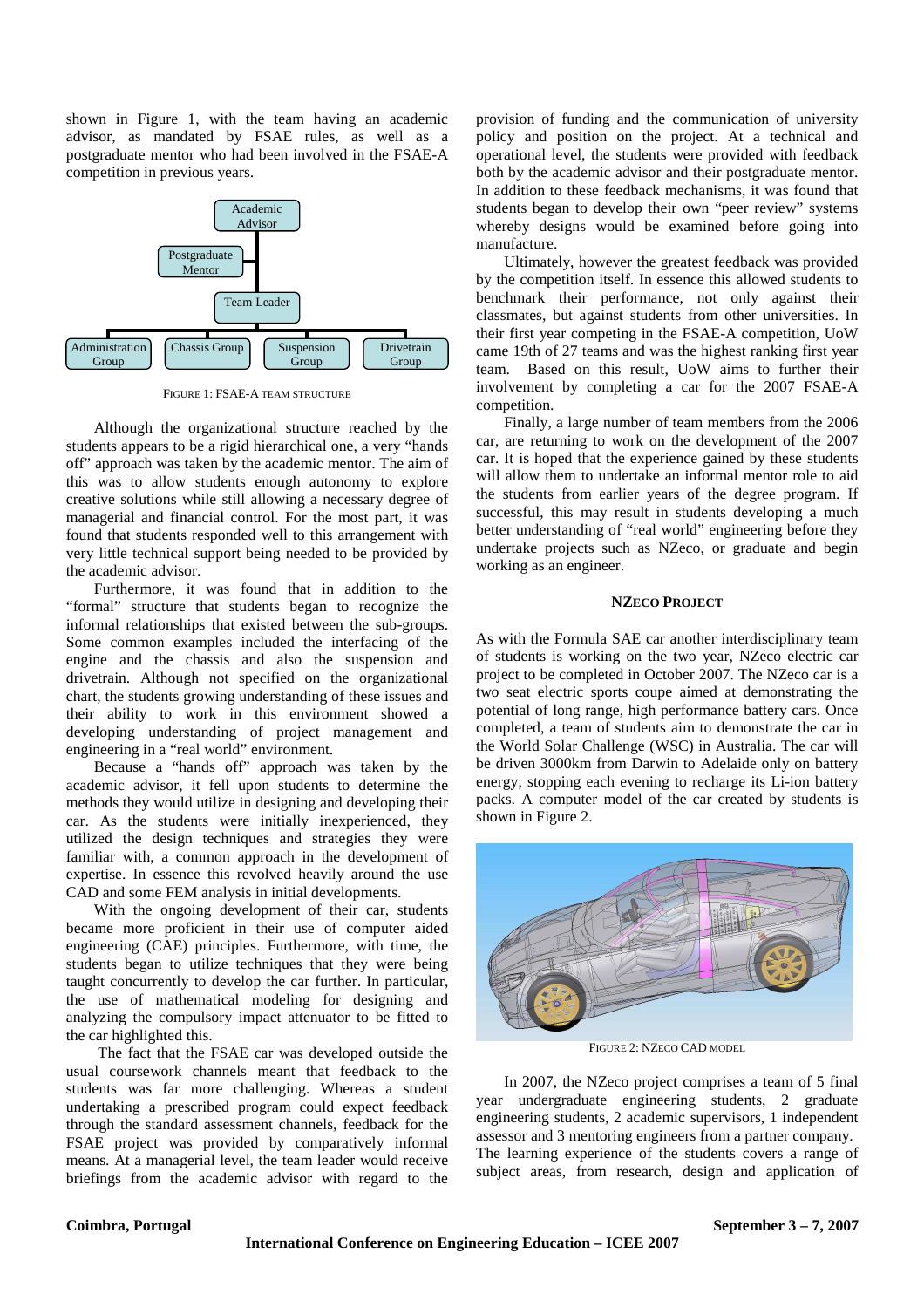engineering principles to team work and project management. Given the scope of the task, the NZeco project adopts principles of team project and problem based learning (PBL) strategies, practiced by many university teams developing vehicles for the WSC. The educational areas covered by these strategies are shown in context of the project in Figure 3.



FIGURE 3: NZECO PROJECT STRATEGY

The requirements for the learning environment and advantages of project and problem based learning methods have been widely discussed, for example [13-18]. As the NZeco project relies not only on students, but on complex inter-relations between students, university and industry, there are a number of key practical issues required by the NZeco project to maximize the probability of its success for both student learning and the project as a whole.

Before embarking on such team based, engineering design and build projects, there are several important project and organizational issues that need to be addressed by supervisors and department managers to help facilitate a successful project outcome:

*Objectives* - The team must have clear overall objectives so that all students, supervisors, mentors and assessors understand what they must achieve and by when. Details are not necessary at this stage, as they are determined by the student team during project planning. However focusing the team on a clear and required outcome is essential

*Learning Environment* – For the NZeco project there are no formal lectures for the students involved with the project. Supervisors and students sit around a cleared table (mobile phones off) and after a formal project meeting lasting approximately 30 minutes, group discussions are encouraged covering any area of the project. To aid communication, a white board with a facility for hard copy print-out is sited in the meeting area. Also, a computer system is available for displaying 3D CAD models and real time changes made if deemed beneficial.

All team members are encouraged to contribute ideas to problem solving and an atmosphere of open mindedness is actively fostered to encourage free flowing thinking and to ensure the "quieter" students get the opportunity to

contribute. It has been found that if supervisors leave the discussion after some time, the students continue developing often high quality solutions. It should be noted that it is important that the supervisors do not dominate the meetings or discussions. However, supervisors and mentors can and should act as knowledge bases for the students as it is normal for undergraduates to lack the knowledge accrued only from years of professional practice.

*Assessment* - The student work on the project forms a major part of their overall assessment – at UoW the project accounts for 50% of the final year mark and is divided into three areas: management (10%), research (30%) and design (60%). The high allocation of marks ensures students commit themselves fully and appreciate that poor project performance will lead to low degree classification.

*Fairness* - Assessment must be seen to be fair and balanced. This is achieved at UoW by supervisors attending all project meetings and a team of 3 assessors (including the 2 supervisors) reading project reports, interviewing and finally grading each student. This ensures supervisors are aware of the activities and progress of all students on the project. Regular meetings give the opportunity of feedback especially to students who might be under performing, enabling them to remedy the situation

An end of project interview gives each student the opportunity to demonstrate their work and explain what they achieved to each assessor. Each interview takes approximately 20 minutes and is worth 25% of the overall project mark.

The marks allocated by each assessor are not discussed until a grading meeting at the end of the project. As well as assessors grades there are mentors comments that are considered when there are major discrepancies between assessor's grades. Anecdotal feedback from students in 2006 indicated that they we very satisfied with this assessment method.

From the progress made to date by the students, it has been observed that students enjoy the flexibility that they are offered in the NZeco project. Furthermore, it is apparent that the students have matured professionally through their involvement with the project.

It is believed that the mix of a supportive but flexible learning environment, coupled with a structure of academic rigor and assessment has helped develop this in the students. Furthermore, the ability of the students to complete the undertaking will further serve as an indication of the soundness of such a learning environment.

#### **DISCUSSION**

From the experience at UOW, it has been found that there are a number of key points that need to be observed in offering flexible student learning opportunities. Aside from the academic objectives such as the provision of objectives and goals, and the nature of assessment, there is also a need to observe "obvious" requirements of this teaching strategy, in particular: